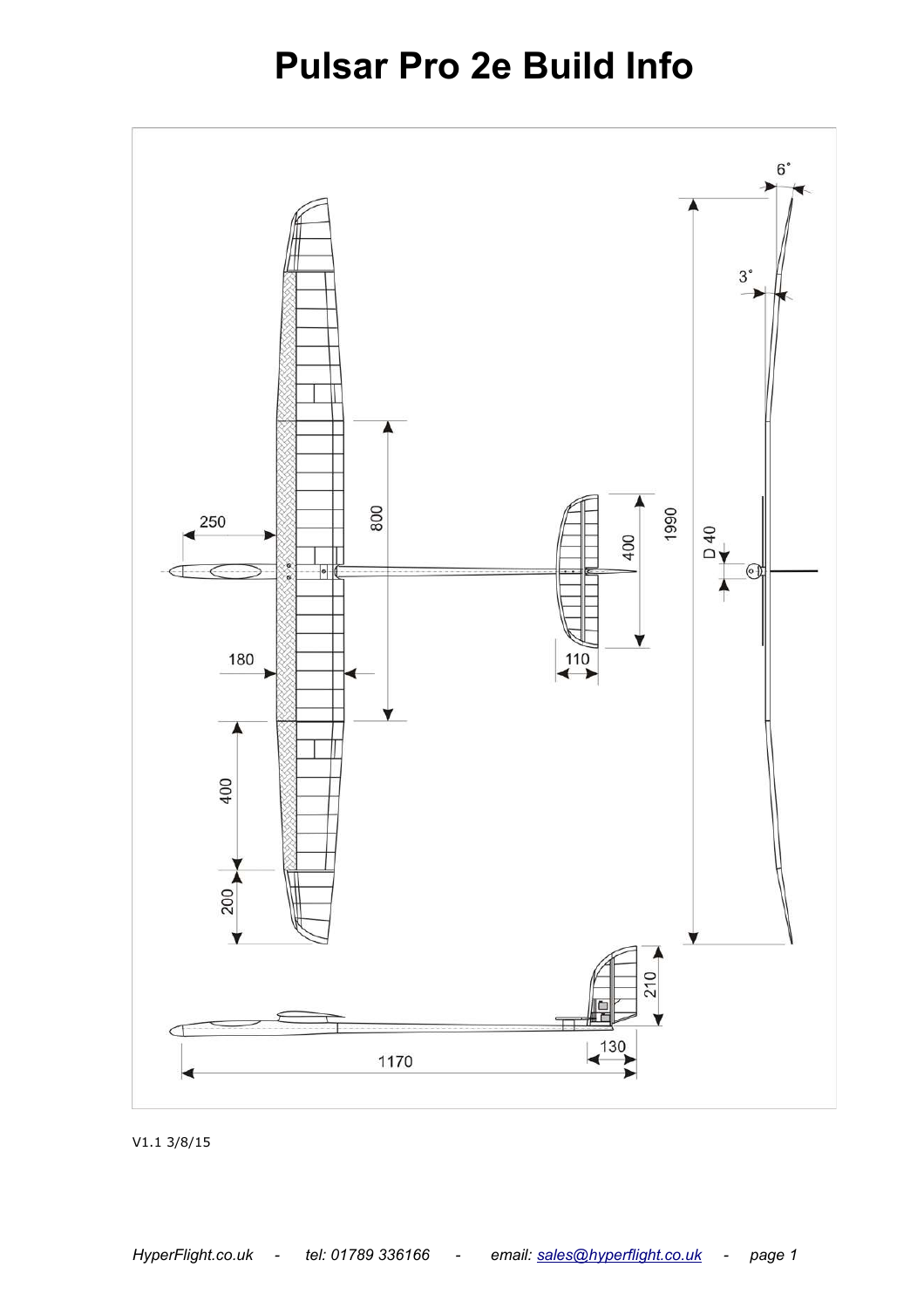| <b>Pulsar Pro 2 Electric Specifications</b> |                                            |              |  |
|---------------------------------------------|--------------------------------------------|--------------|--|
| Wing span                                   | 2.0 <sub>m</sub>                           | 79 in        |  |
| Wing area                                   | 32.0 dm2                                   | $496$ sq in  |  |
| Length                                      | 117 cm                                     | 46.1 in      |  |
| Flying weight<br>from                       | 556g                                       | 19.6 oz      |  |
| Wing loading                                | $17.4$ g/dm                                | 5.7 oz/sq ft |  |
| Aspect ratio                                | 12.5                                       |              |  |
| Wing airfoil                                | AG25 mod                                   |              |  |
| Dihedral<br>(EDA)                           | $4.0^\circ$                                |              |  |
| Spinner<br>Diameter                         | <b>30 mm</b>                               |              |  |
| Centre of<br>Gravity                        | 65 - 75 mm from wing leading<br>edge       |              |  |
| Controls                                    | Rudder, elevator, ailerons, flap,<br>motor |              |  |

| <b>Pulsar Pro 2 Electric Typical Weights</b> |                  |          |
|----------------------------------------------|------------------|----------|
| Fuselage                                     | 59 g             | 2.1 oz   |
| Centre panel                                 | 99 g             | 3.5 oz   |
| Wing tips                                    | 118 g            | 4.2 oz   |
| Tailplane                                    | 18 <sub>g</sub>  | $0.6$ oz |
| Fin                                          | 13 <sub>g</sub>  | $0.5$ oz |
| Accessories                                  | 22 g             | $0.8$ oz |
| Total structure                              | 330 <sub>g</sub> | 11.6 oz  |
| Glue etc                                     | 3g               | $0.1$ oz |
| Wiring                                       | 18 <sub>g</sub>  | $0.6$ oz |
| Receiver                                     | 10 <sub>g</sub>  | $0.4$ oz |
| Rudder &<br>elevator servos                  | 10 <sub>g</sub>  | $0.4$ oz |
| Wing servos                                  | 18 g             | $0.6$ oz |
| Speed control                                | 25g              | $0.9$ oz |
| Motor                                        | 40 g             | 1.4 oz   |
| Prop $&$ spinner                             | 22 g             | $0.8$ oz |
| <b>Battery</b>                               | 80 g             | 2.8 oz   |
| Flying weight                                | 556 g            | 19.6 oz  |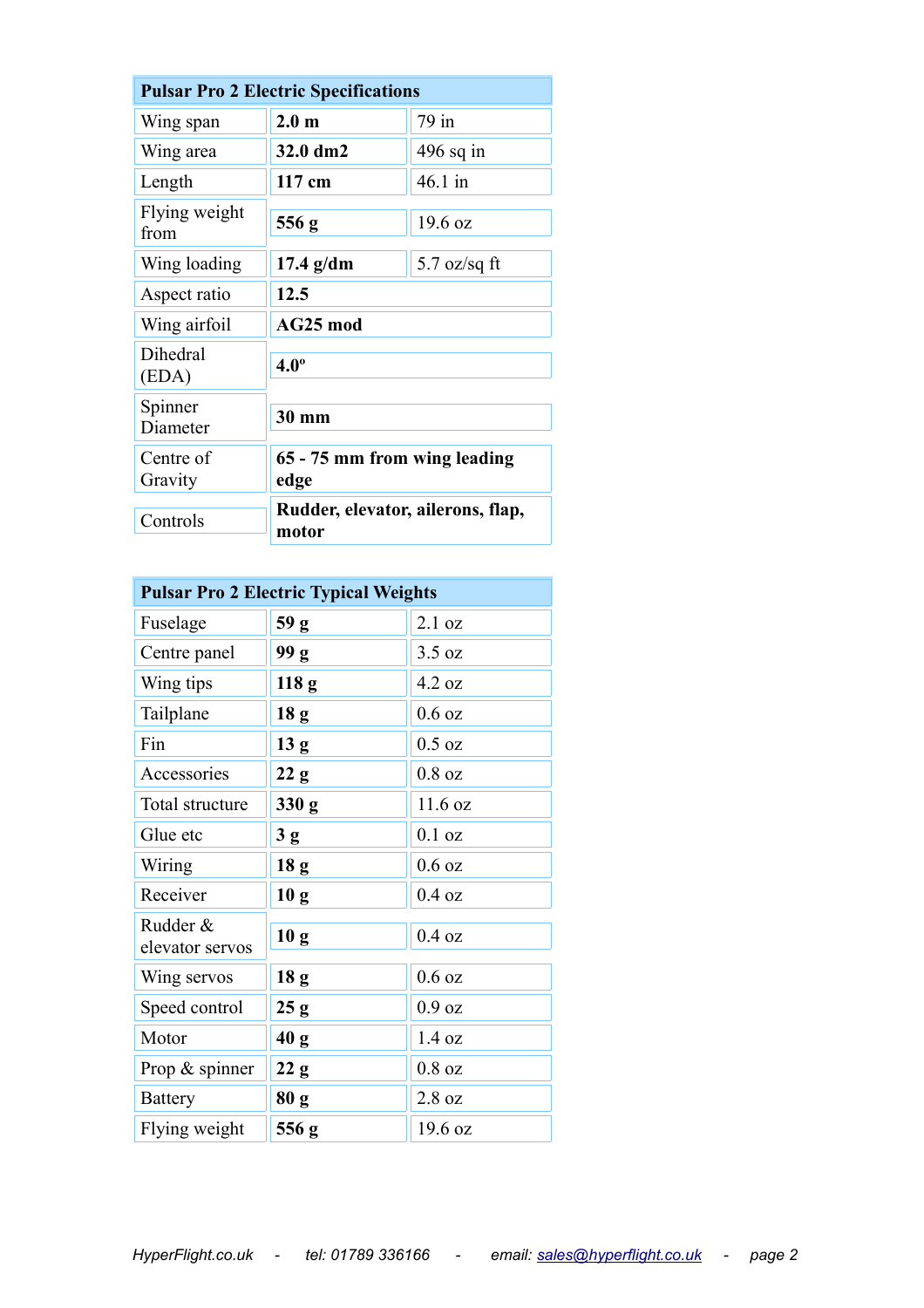| <b>Recommended Servos</b>             |                                                                                                                                |  |
|---------------------------------------|--------------------------------------------------------------------------------------------------------------------------------|--|
| Elevator $\&$<br>rudder (2<br>servos) | <b>MKS DS65K, MKS DS6100, HyperFlight</b><br>DS57, KST DS245, Ripmax SD100                                                     |  |
| $Flag(1$ servo)                       | <b>MKS DS65K, MKS DS6100, Hyperion</b><br>DS09-AMD, Hyperion DS09-<br>SMD, Ripmax SD150, HyperFlight<br><b>DS57, KST DS245</b> |  |
| Ailerons (2)<br>servos)               | <b>MKS DS65K, HyperFlight DS57, Ripmax</b><br><b>SD100, KST DS245</b>                                                          |  |

## **Recommended Powertrains**

Hacker A10-7L geared 4.4:1, 3S 900mAh LiPo, 12x10 folding prop, 12A, 7.5m/s Hacker A10-7L geared 4.4:1, 3S 900mAh LiPo, 13x8 folding prop, 13A, 8.5 m/s Hacker B20-18L geared 4:1, 2S 900mAh LiPo, 12x7 folding prop, 12A, 5.0 m/s Hacker B20-18L geared 4:1, 3S 900mAh LiPo, 10x5 folding prop, 11A, 5.4 m/s

#### **Warning, this is not a toy!**

If you are new to the hobby of flying RC model airplanes, DO NOT attempt to fly this model by yourself! There are hundreds of BMFA (British Model Flying Association) clubs in the UK. Ask your local hobby shop for the location of the nearest club in your area, or check out the [www.bmfa.org.uk](http://www.bmfa.org.uk/) web site. Many clubs often have qualified instructors to teach you how to fly. If you are an accomplished pilot then you should have no problem in flying this model. However the model can fly very fast, and is potentially a lethal object. Do fly responsibly, and make sure your third party liability (eg BMFA) insurance is valid.

# **Limit of Liability**

All Pulsar models are constructed to the highest standard and made strong enough for all reasonable powertrains and reasonable usage by an experienced and responsible r/c aircraft pilot. By keeping this model you confirm that the parts have not been structurally damaged and are fit for purpose as received.

The craftsmanship, attention to detail, and actions of the builder/flyer of this model airplane kit will ultimately determine the airworthiness, flight performance, and the safety of the finished model. You confirm that you take full responsibility for the safe usage, construction, and maintenance of the model, and you will not hold HyperFlight.co.uk or its owners, staff, agents, contractors, or helpers in any way responsible for any damage or injury that may occur as a result of operating or flying this model. HyperFlight's sole obligation shall be to replace those parts of the kit proven to be defective or missing. If you are not willing to agree to this binding condition of sale please return the model in as-received condition to HyperFlight for a refund.

#### **Parts List**

Wing (3 pieces) Fuselage pod with carbon canopy hatch Carbon fibre tailboom Fin & rudder assembly Horizontal stabilser (tailplane) Accessories bag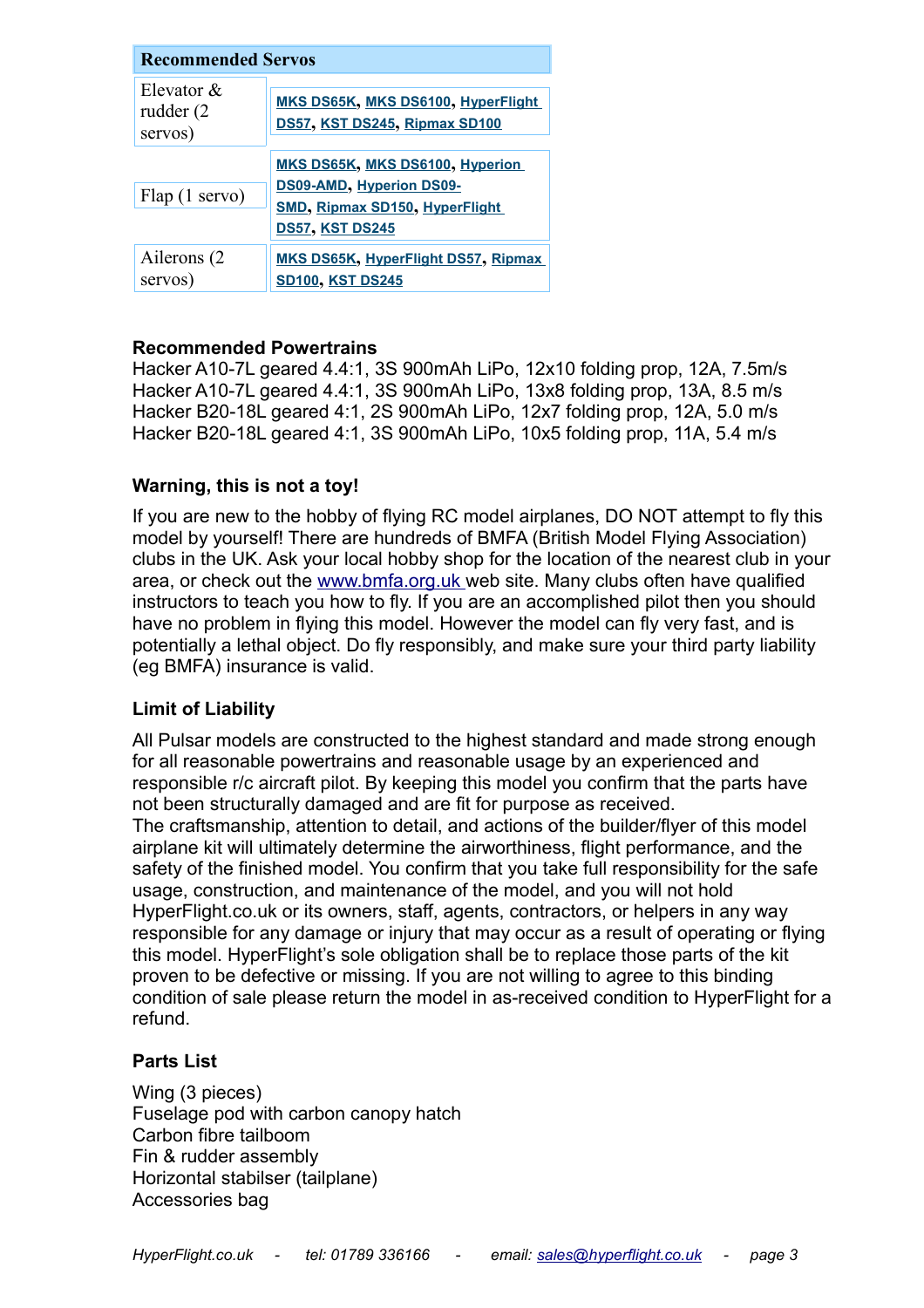### **Other equipment needed to complete and fly the model**

Radio with receiver and 5 servos Plugs & sockets for easy wing servo connection R/C extension leads for the tail servos and wing servos Electronic speed control (ESC) - possibly with a 3A Battery Eliminator Circuit (BEC) Flight battery & suitable battery charger Motor, gearbox & mounting bolts Prop hub and spinner Folding prop blades

NOTE: It is your responsibility source suitable components and to check, and if necessary do additional gluing to all critical joints and mounting parts. Parts may come loose during shipping and in operation, so to eliminate the possibility of model failure please double check and make good as required.



# **Equipment and Linkage Installation**